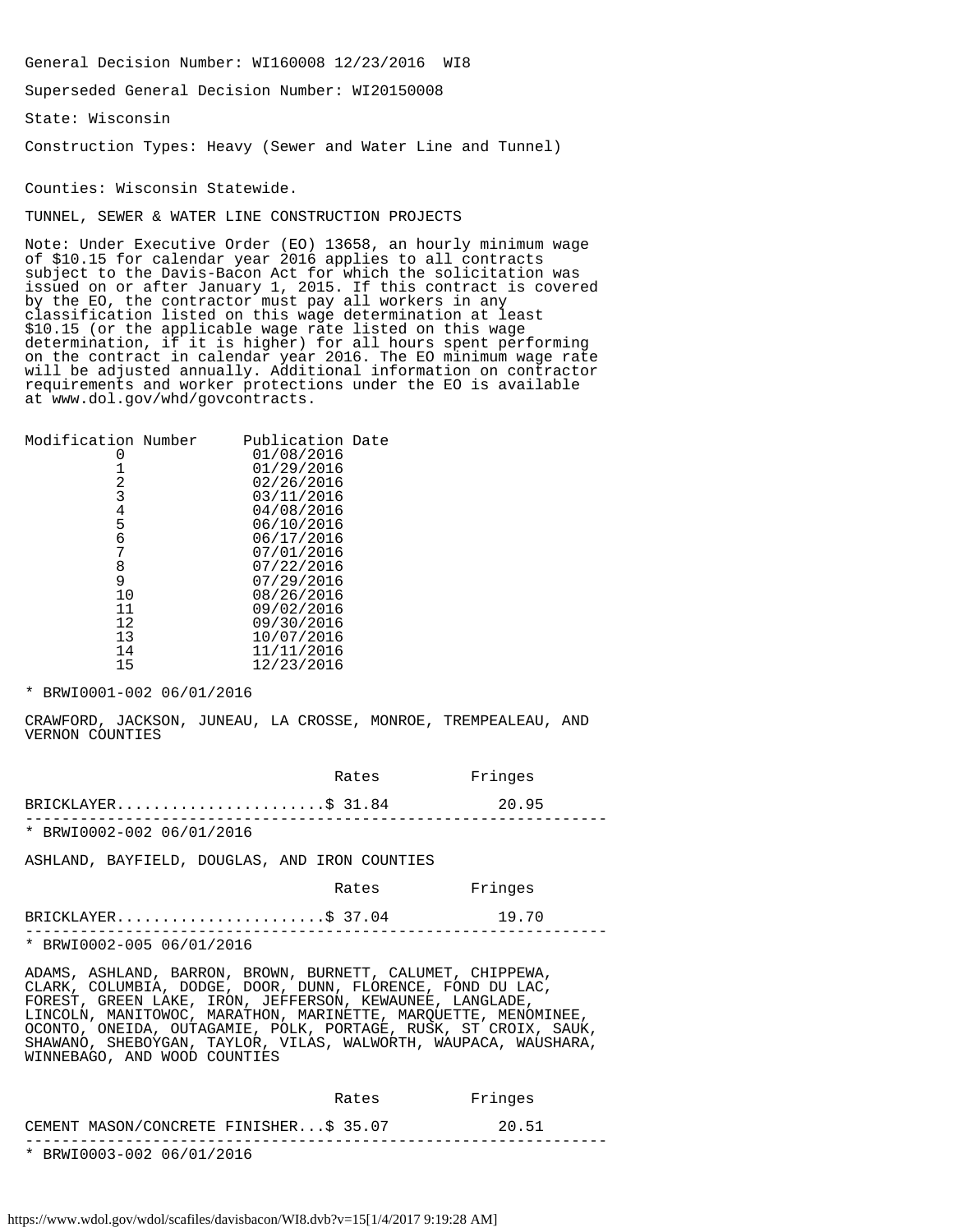| BROWN, DOOR, FLORENCE, KEWAUNEE, MARINETTE, AND OCONTO COUNTIES                                                             |               |         |
|-----------------------------------------------------------------------------------------------------------------------------|---------------|---------|
|                                                                                                                             | Rates         | Fringes |
| BRICKLAYER\$ 32.22                                                                                                          |               | 20.57   |
| * BRWI0004-002 06/01/2016                                                                                                   |               |         |
| KENOSHA, RACINE, AND WALWORTH COUNTIES                                                                                      |               |         |
|                                                                                                                             | Rates         | Fringes |
| BRICKLAYER\$ 36.59                                                                                                          |               | 21.49   |
| * BRWI0006-002 06/01/2016                                                                                                   |               |         |
| ADAMS, CLARK, FOREST, LANGLADE, LINCOLN, MARATHON, MENOMINEE,<br>ONEIDA, PORTAGE, PRICE, TAYLOR, VILAS AND WOOD COUNTIES    |               |         |
|                                                                                                                             | Rates         | Fringes |
| $BRICKLAYER$ \$ 33.04                                                                                                       |               | 19.75   |
| * BRWI0007-002 06/01/2016                                                                                                   |               |         |
| GREEN, LAFAYETTE, AND ROCK COUNTIES                                                                                         |               |         |
|                                                                                                                             | Rates         | Fringes |
| $BRICKLAYER$ \$ 33.54                                                                                                       |               | 20.95   |
| * BRWI0008-002 06/01/2016                                                                                                   |               |         |
| MILWAUKEE, OZAUKEE, WASHINGTON, AND WAUKESHA COUNTIES                                                                       |               |         |
|                                                                                                                             | Rates Fringes |         |
| $BRICKLAYER$ \$ 36.98                                                                                                       |               | 20.62   |
| * BRWI0009-001 06/01/2016                                                                                                   |               |         |
| GREEN LAKE, MARQUETTE, OUTAGAMIE, SHAWANO, WAUPACA, WASHARA,<br>AND WINNEBAGO COUNTIES                                      |               |         |
|                                                                                                                             | Rates         | Fringes |
| BRICKLAYER\$ 32.22                                                                                                          |               | 20.57   |
| . _ _ _ _ _ _ _ _ _ _ _ _ _ _ _ _ _<br>* BRWI0011-002 06/01/2016                                                            |               |         |
| CALUMET, FOND DU LAC, MANITOWOC, AND SHEBOYGAN COUNTIES                                                                     |               |         |
|                                                                                                                             | Rates         | Fringes |
| BRICKLAYER\$ 32.22<br><u> 1999 - Salasan Salasan I</u>                                                                      |               | 20.57   |
| BRWI0013-002 06/01/2015                                                                                                     |               |         |
| DANE, GRANT, IOWA, AND RICHLAND COUNTIES                                                                                    |               |         |
|                                                                                                                             | Rates Fringes |         |
| $BRICKLAYER$ \$ 32.86<br>________________                                                                                   |               | 17.22   |
| BRWI0019-002 06/01/2015                                                                                                     |               |         |
| BARRON, BUFFALO, BURNETT, CHIPPEWA, DUNN, EAU CLAIRE, PEPIN,<br>PIERCE, POLK, RUSK, ST. CROIX, SAWYER AND WASHBURN COUNTIES |               |         |
|                                                                                                                             | Rates         | Fringes |
| $BRICKLAYER$ \$ 31.36                                                                                                       |               | 16.51   |
| BRWI0021-002 06/01/2015                                                                                                     |               |         |
|                                                                                                                             |               |         |
| DODGE AND JEFFERSON COUNTIES                                                                                                |               |         |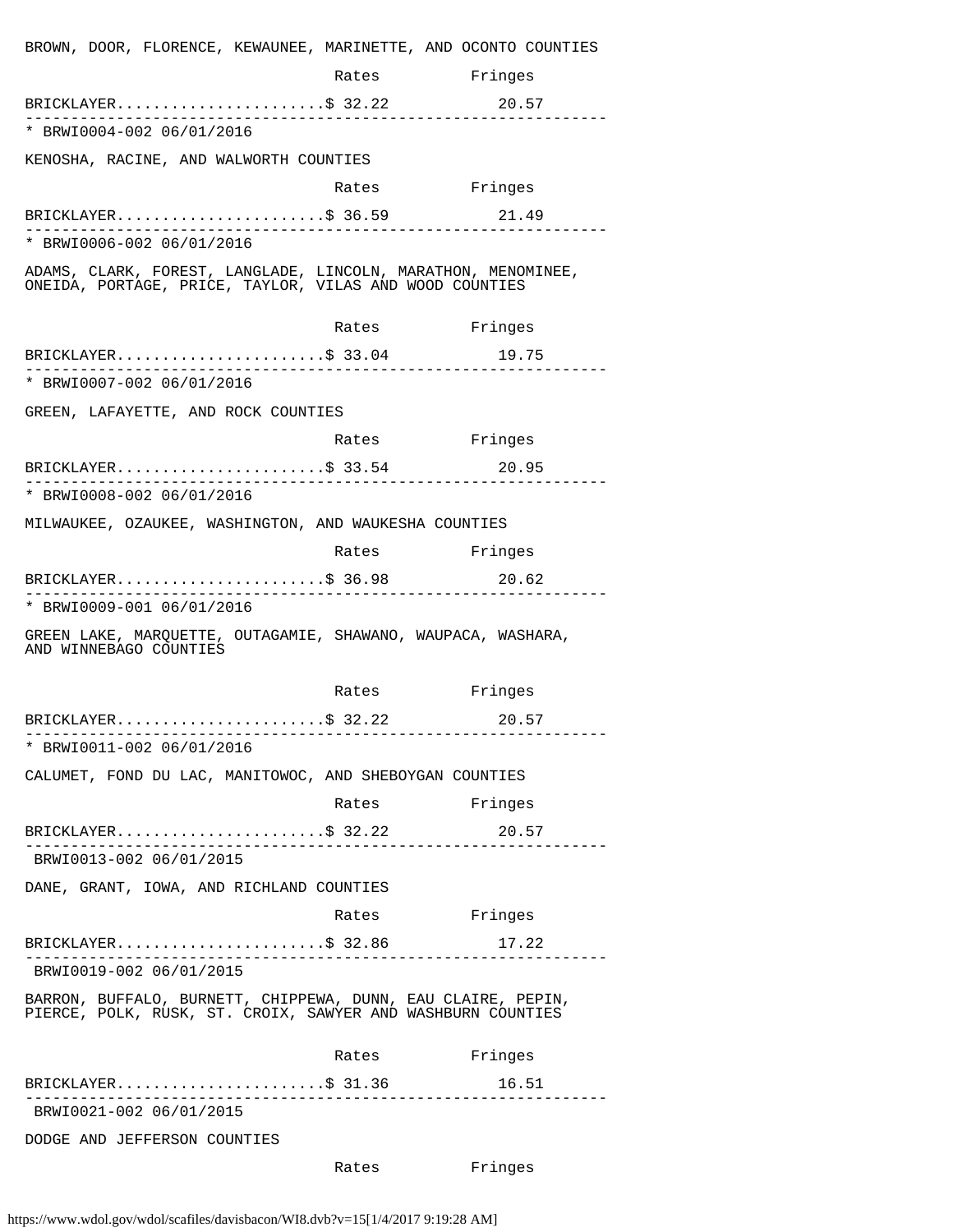| BRICKLAYER\$ 33.58<br>16.65 |
|-----------------------------|
|-----------------------------|

---------------------------------------------------------------- BRWI0034-002 06/01/2015

COLUMBIA AND SAUK COUNTIES

|                         | Rates | Fringes |  |
|-------------------------|-------|---------|--|
| BRICKLAYER\$ 32.86      |       | 17.22   |  |
| CARP0087-001 07/01/2012 |       |         |  |

BURNETT (W. of Hwy 48), PIERCE (W. of Hwy 29), POLK (W. of Hwys 35, 48 & 65), AND ST. CROIX (W. of Hwy 65) COUNTIES

|                                   | Rates | Fringes |
|-----------------------------------|-------|---------|
| Carpenter & Piledrivermen\$ 33.34 |       | 16.73   |
| CARP0252-002 07/02/2012           |       |         |

ADAMS, BARRON, BAYFIELD (Eastern 2/3), BROWN, BUFFALO, BURNETT (E. of Hwy 48), CALUMET, CHIPPEWA, CLARK, COLUMBIA, CRAWFORD, DANE, DODGE, DOOR, DUNN, EAU CLAIRE, FLORENCE (except area bordering Michigan State Line), FOND DU LAC, FOREST, GRANT, GREEN, GREEN LAKE, IOWA, IRON, JACKSON, JEFFERSON, JUNEAU, KEWAUNEE, LA CROSSE, LAFAYETTE, LANGLADE, LINCOLN, MANITOWOC, MARATHON, MARINETTE (except N.E. corner), MARQUETTE, MENOMINEE, MONROE, OCONTO, ONEIDA, OUTAGAMIE, PEPIN, PIERCE (E. of Hwys 29 & 65), POLK (E. of Hwys 35, 48 & 65), PORTAGE, PRICE, RICHLAND, ROCK, RUSK, SAUK, SAWYER, SHAWANO, SHEBOYGAN, ST CROIX (E. of Hwy 65), TAYLOR, TREMPEALEAU, VERNON, VILAS, WALWORTH, WASHBURN, WAUPACA, WAUSHARA, WINNEBAGO, AND WOOD COUNTIES

|                    | Rates | Fringes |  |
|--------------------|-------|---------|--|
| CARPENTER          |       |         |  |
| CARPENTER\$ 30.48  |       | 15.80   |  |
| MILLWRIGHT\$32.11  |       | 15.80   |  |
| PILEDRIVER\$ 30.98 |       | 15.80   |  |
|                    |       |         |  |

CARP0252-010 07/02/2012

ASHLAND COUNTY

|                                                                              | Rates | Fringes                 |
|------------------------------------------------------------------------------|-------|-------------------------|
| Carpenters<br>Carpenter\$ 30.48<br>Millwright\$ 32.11<br>Pile Driver\$ 30.98 |       | 15.80<br>15.80<br>15.80 |
| CARP0264-003 06/01/2008                                                      |       |                         |
| KENOSHA, MILWAUKEE, OZAUKEE, RACINE, WAUKESHA, AND WASHINGTON<br>COUNTIES    |       |                         |
|                                                                              | Rates | Fringes                 |
| CARPENTER\$ 30.52                                                            |       | 14.41                   |
| CARP0361-004 05/11/2015                                                      |       |                         |
| BAYFIELD (West of Hwy 63) AND DOUGLAS COUNTIES                               |       |                         |
|                                                                              | Rates | Fringes                 |
| CARPENTER\$ 34.11                                                            |       | 17.80                   |
| CARP2337-001 06/01/2008                                                      |       |                         |
| ZONE A: MILWAUKEE, OZAUKEE, WAUKESHA AND WASHINGTON                          |       |                         |
| ZONE B: KENOSHA & RACINE                                                     |       |                         |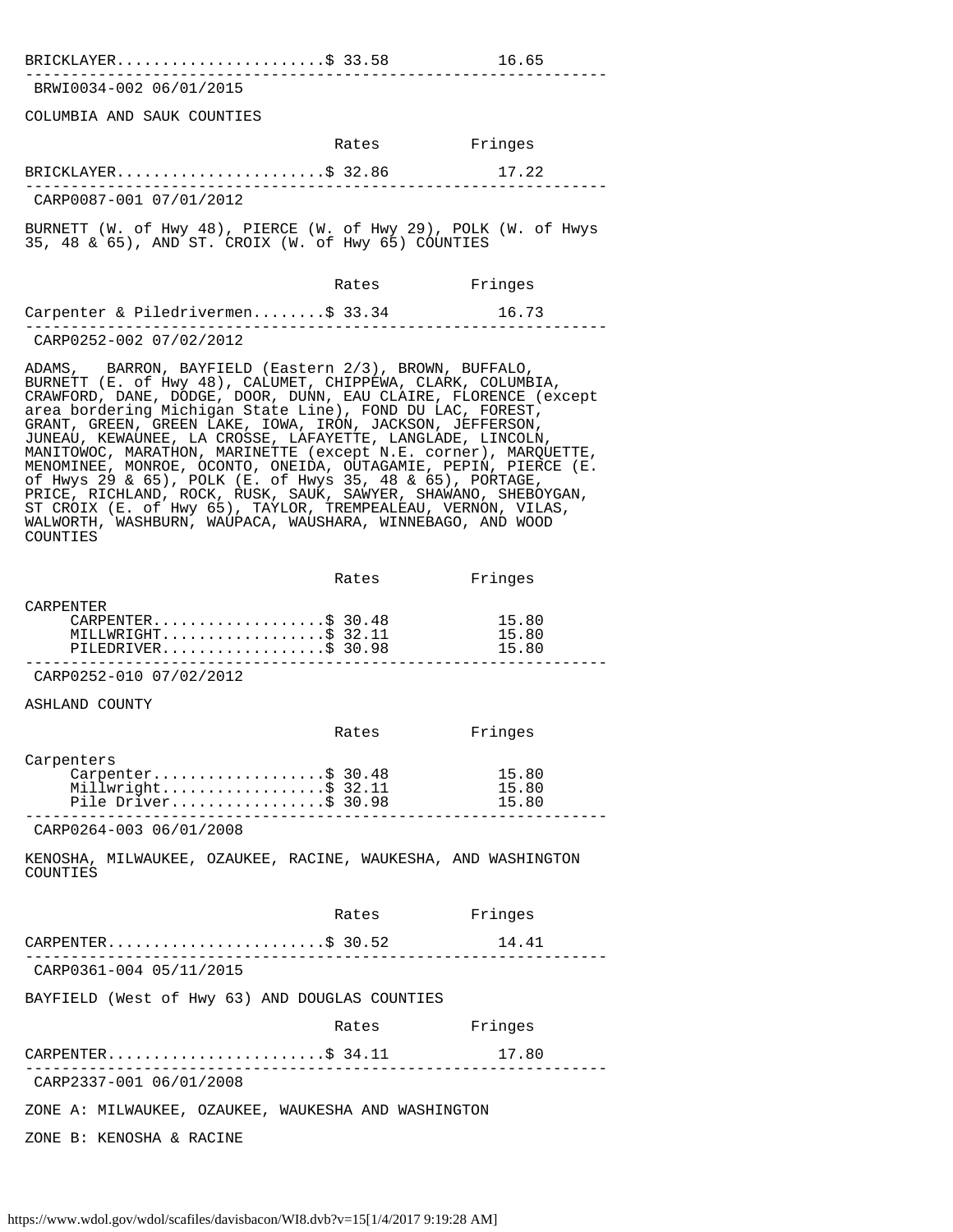|                                                                                                                                                                                                                                                                                                                                        | Rates         | Fringes        |
|----------------------------------------------------------------------------------------------------------------------------------------------------------------------------------------------------------------------------------------------------------------------------------------------------------------------------------------|---------------|----------------|
| PILEDRIVERMAN<br>Zone A\$ 27.25<br>Zone B\$ 24.47                                                                                                                                                                                                                                                                                      |               | 19.46<br>19.46 |
| CARP2337-003 06/02/2008                                                                                                                                                                                                                                                                                                                |               |                |
|                                                                                                                                                                                                                                                                                                                                        | Rates         | Fringes        |
| MILLWRIGHT<br>Zone A\$ 27.92<br>Zone B\$ 26.82<br>Zone B\$ 26.82                                                                                                                                                                                                                                                                       |               | 19.08<br>19.08 |
| ZONE DEFINITIONS                                                                                                                                                                                                                                                                                                                       |               |                |
| ZONE A: MILWAUKEE, OZAUKEE, WAUKESHA AND WASHINGTON COUNTIES                                                                                                                                                                                                                                                                           |               |                |
| ZONE B: KENOSHA & RACINE COUNTIES                                                                                                                                                                                                                                                                                                      |               |                |
| ELEC0014-002 05/30/2016                                                                                                                                                                                                                                                                                                                |               |                |
| ASHLAND, BARRON, BAYFIELD, BUFFALO, BURNETT, CHIPPEWA, CLARK<br>(except Maryville, Colby, Unity, Sherman, Fremont, Lynn &<br>Sherwood), CRAWFORD, DUNN, EAU CLAIRE, GRANT, IRON, JACKSON, LA<br>CROSSE, MONROE, PEPIN, PIERCE, POLK, PRICE, RICHLAND, RUSK, ST<br>CROIX, SAWYER, TAYLOR, TREMPEALEAU, VERNON, AND WASHBURN<br>COUNTIES |               |                |
|                                                                                                                                                                                                                                                                                                                                        | Rates Fringes |                |
| $Electricians:$ \$ 32.00<br>------------------                                                                                                                                                                                                                                                                                         |               | 19.28          |
| * ELEC0127-002 06/01/2016                                                                                                                                                                                                                                                                                                              |               |                |
| KENOSHA COUNTY                                                                                                                                                                                                                                                                                                                         |               |                |
|                                                                                                                                                                                                                                                                                                                                        | Rates Fringes |                |
|                                                                                                                                                                                                                                                                                                                                        |               |                |
| ELEC0158-002 05/30/2016                                                                                                                                                                                                                                                                                                                |               |                |
| BROWN, DOOR, KEWAUNEE, MANITOWOC (except Schleswig),<br>MARINETTE(Wausuakee and area South thereof), OCONTO, MENOMINEE<br>(East of a ine 6 miles West of the West boundary of Oconto<br>County), SHAWANO (Except Area North of Townships of Aniwa and<br>Hutchins) COUNTIES                                                            |               |                |
|                                                                                                                                                                                                                                                                                                                                        | Rates         | Fringes        |
| Electricians: \$ 30.50 29.50% + 9.57                                                                                                                                                                                                                                                                                                   |               |                |
| ELEC0159-003 05/30/2016                                                                                                                                                                                                                                                                                                                |               |                |
| COLUMBIA, DANE, DODGE (Area West of Hwy 26, except Chester and<br>Emmet Townships), GREEN, LAKE (except Townships of Berlin,<br>Seneca, and St. Marie), IOWA, MARQUETTE (except Townships of<br>Neshkoka, Crystal Lake, Newton, and Springfield), and SAUK<br>COUNTIES                                                                 |               |                |
|                                                                                                                                                                                                                                                                                                                                        | Rates         | Fringes        |
| $Electrical ns:$ \$ 36.50                                                                                                                                                                                                                                                                                                              |               | 20.39          |
| .<br>ELEC0219-004 06/01/2015                                                                                                                                                                                                                                                                                                           |               |                |
| FLORENCE COUNTY (Townships of Aurora, Commonwealth, Fern,<br>Florence and Homestead) AND MARINETTE COUNTY (Township of<br>Niagara)                                                                                                                                                                                                     |               |                |
|                                                                                                                                                                                                                                                                                                                                        | Rates         | Fringes        |
| Electricians:<br>Electrical contracts over<br>$$180,000$ \$ 31.16                                                                                                                                                                                                                                                                      |               | 18.34          |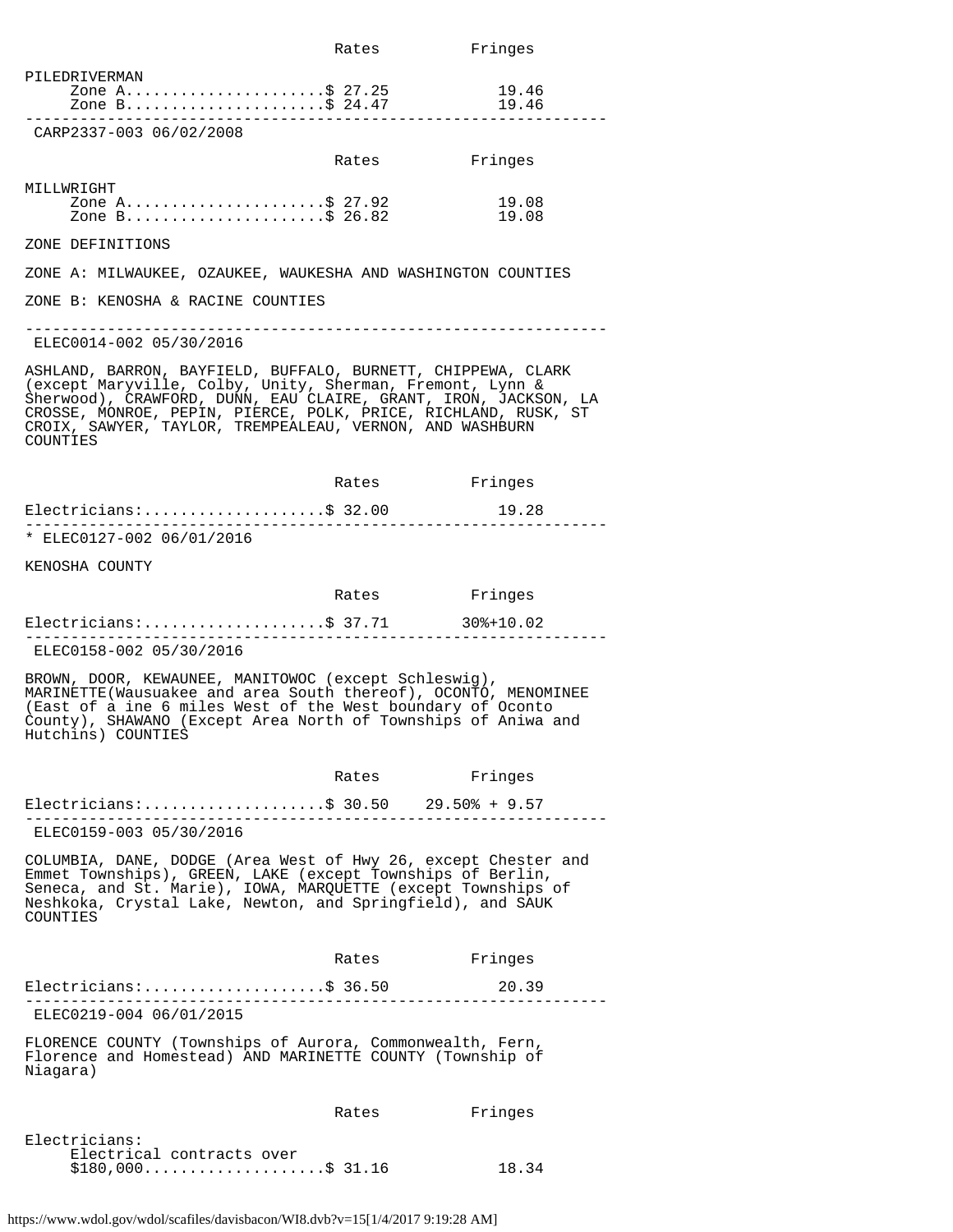| Electrical contracts under<br>$$180,000$ \$ 28.96                                                                                                                                                                                                                                                                                                |               | 18.26   |
|--------------------------------------------------------------------------------------------------------------------------------------------------------------------------------------------------------------------------------------------------------------------------------------------------------------------------------------------------|---------------|---------|
| ELEC0242-005 05/29/2016                                                                                                                                                                                                                                                                                                                          |               |         |
| DOUGLAS COUNTY                                                                                                                                                                                                                                                                                                                                   |               |         |
|                                                                                                                                                                                                                                                                                                                                                  | Rates Fringes |         |
| $Electricians:$ \$ 34.92                                                                                                                                                                                                                                                                                                                         |               | 25.05   |
| ELEC0388-002 06/01/2013                                                                                                                                                                                                                                                                                                                          |               |         |
| ADAMS, CLARK (Colby, Freemont, Lynn, Mayville, Sherman,<br>Sherwood, Unity), FOREST, JUNEAU, LANGLADE, LINCOLN, MARATHON,<br>MARINETTE (Beecher, Dunbar, Goodman & Pembine), MENOMINEE (Area<br>West of a line 6 miles West of the West boundary of Oconto<br>County), ONEIDA, PORTAGE, SHAWANO (Aniwa and Hutchins), VILAS<br>AND WOOD COUNTIES |               |         |
|                                                                                                                                                                                                                                                                                                                                                  | Rates Fringes |         |
| Electricians: \$ 28.96 24.85% + 9.70                                                                                                                                                                                                                                                                                                             |               |         |
| ELEC0430-002 06/01/2016                                                                                                                                                                                                                                                                                                                          |               |         |
| RACINE COUNTY (Except Burlington Township)                                                                                                                                                                                                                                                                                                       |               |         |
|                                                                                                                                                                                                                                                                                                                                                  | Rates Fringes |         |
| Electricians:\$ 36.07                                                                                                                                                                                                                                                                                                                            |               | 21.84   |
| ELEC0494-005 06/01/2016                                                                                                                                                                                                                                                                                                                          |               |         |
| MILWAUKEE, OZAUKEE, WASHINGTON, AND WAUKESHA COUNTIES                                                                                                                                                                                                                                                                                            |               |         |
|                                                                                                                                                                                                                                                                                                                                                  | Rates Fringes |         |
| Electricians:\$ 36.01 24.00                                                                                                                                                                                                                                                                                                                      |               |         |
| ELEC0494-006 06/01/2014                                                                                                                                                                                                                                                                                                                          |               |         |
| CALUMET (Township of New Holstein), DODGE (East of Hwy 26<br>including Chester Township), FOND DU LAC, MANITOWOC<br>(Schleswig), and SHEBOYGAN COUNTIES                                                                                                                                                                                          |               |         |
|                                                                                                                                                                                                                                                                                                                                                  | Rates Fringes |         |
| Electricians:\$ 29.64                                                                                                                                                                                                                                                                                                                            |               | 20.54   |
| ELEC0577-003 05/30/2016                                                                                                                                                                                                                                                                                                                          |               |         |
| CALUMET (except Township of New Holstein), GREEN LAKE (N. part<br>including Townships of Berlin, St Marie, and Seneca), MARQUETTE<br>(N. part including Townships of Crystal Lake, Neshkoro, Newton,<br>and Springfield), OUTAGAMIE, WAUPACA, WAUSHARA, AND WINNEBAGO<br>COUNTIES                                                                |               |         |
|                                                                                                                                                                                                                                                                                                                                                  | Rates         | Fringes |
| Electricians:\$ 30.68                                                                                                                                                                                                                                                                                                                            |               | 17.28   |
| ELEC0890-003 06/01/2016                                                                                                                                                                                                                                                                                                                          |               |         |
| DODGE (Emmet Township only), GREEN, JEFFERSON, LAFAYETTE,<br>RACINE (Burlington Township), ROCK AND WALWORTH COUNTIES                                                                                                                                                                                                                            |               |         |
|                                                                                                                                                                                                                                                                                                                                                  | Rates         | Fringes |
| Electricians:\$ 32.45 26.10% + \$10.56                                                                                                                                                                                                                                                                                                           |               |         |
| ENGI0139-003 06/01/2016                                                                                                                                                                                                                                                                                                                          |               |         |
| REMAINING COUNTIES                                                                                                                                                                                                                                                                                                                               |               |         |

Rates Fringes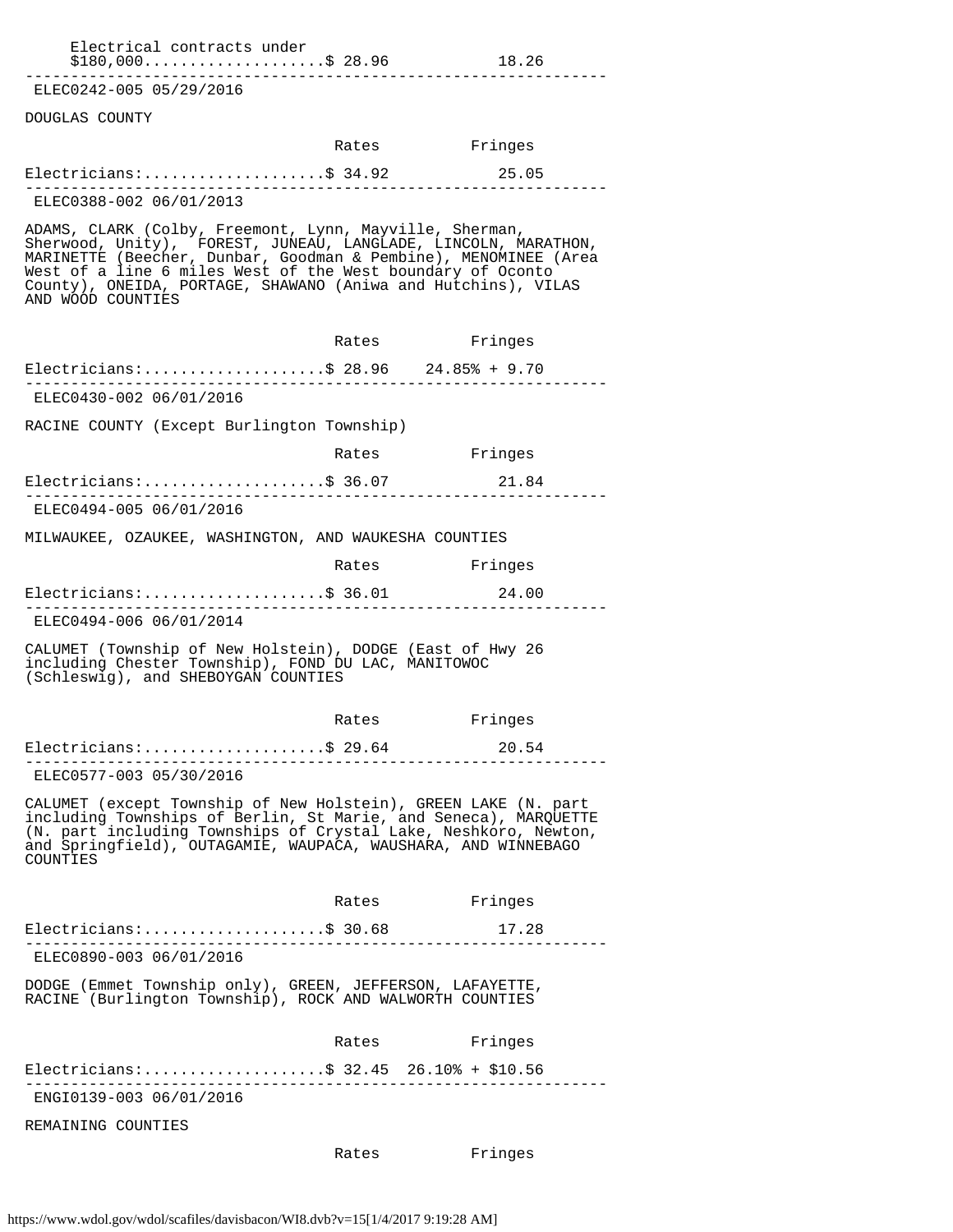Power Equipment Operator

| Group $1, \ldots, \ldots, \ldots, \ldots, \$ 38.72<br>Group $2 \ldots \ldots \ldots \ldots \ldots \ldots \approx 37.47$<br>Group $3$ \$ 36.27<br>Group $4 \ldots \ldots \ldots \ldots \ldots \ldots \text{S}$ 35.74<br>Group $5 \ldots \ldots \ldots \ldots \ldots \ldots$ \$ 33.67 | 20.60<br>20.60<br>20.60<br>20.60<br>20.60 |
|-------------------------------------------------------------------------------------------------------------------------------------------------------------------------------------------------------------------------------------------------------------------------------------|-------------------------------------------|
| Group $6 \ldots \ldots \ldots \ldots \ldots \ldots \text{S}$ 33.04                                                                                                                                                                                                                  | 20.60                                     |

HAZARDOUS WASTE PREMIUMS: EPA Level "A" Protection: \$3.00 per hour EPA Level "B" Protection: \$2.00 per hour EPA Level "C" Protection: \$1.00 per hour

# POWER EQUIPMENT OPERATORS CLASSIFICATIONS

 GROUP 1: Cranes, Tower Cranes and Derricks with or without attachments with a lifting capacity of over 100 tons; Cranes, Tower Cranes, and Derricks with boom, leads and/or jib lengths 176 ft or longer.

 GROUP 2: Backhoes (Excavators) weighing 130,00 lbs and over; Cranes, Tower Cranes and Derricks with or without attachments with a lifting capacity of 100 tons or less; Cranes, Tower Cranes, and Derricks with boom, leads, and/or jib lengths 175 ft or less; Caisson Rigs; Pile Driver

 GROUP 3: Backhoes (Excavators) weighing under 130,000 lbs; Travelling Crane (bridge type); Milling Machine; Concrete Paver over 27 E; Concrete Spreader and Distributor; Concrete Laser Screed; Concrete Grinder and Planing Machine; Slipform Curb and Gutter Machine; Boring Machine (Directional); Dredge Operator; Skid Rigs; over 46 meter Concrete Pump.

 GROUP 4: Hydraulic Backhoe (tractor or truck mounted); Hydraulic Crane, 10 tons or less; Tractor, Bulldozer, or End Loader (over 40 hp); Motor Patrol; Scraper Operator; Bituminous Plant and Paver Operator; Screed-Milling Machine; Roller over 5 tons; Concrete pumps 46 meter and under; Grout Pumps; Rotec type machine; Hydro Blaster, 10,000 psi and over; Rotary Drill Operator; Percussion Drilling Machine; Air Track Drill with or without integral hammer; Blaster; Boring Machine (vertical or horizontal); Side Boom; Trencher, wheel type or chain type having 8 inch or larger bucket; Rail Leveling Machine (Railroad); Tie Placer; Tie Extractor; Tie Tamper; Stone Leveler; Straddle Carrier; Material Hoists; Stack Hoist; Man Hoists; Mechanic and Welder; Off Road Material Haulers.

 GROUP 5: Tractor, Bulldozer, or Endloader (under 40 hp); Tampers -Compactors, riding type; Stump Chipper, large; Roller, Rubber Tire; Backfiller; Trencher, chain type (bucket under 8 inch); Concrete Auto Breaker, large; Concrete Finishing Machine (road type); Concrete Batch Hopper; Concrete Conveyor Systems; Concrete Mixers, 14S or over; Pumps, Screw Type and Gypsum); Hydrohammers, small; Brooms and Sweeeprs; Lift Slab Machine; Roller under 5 tons; Industrial Locomotives; Fireman (Pile Drivers and Derricks); Pumps (well points); Hoists, automatic; A-Frames and Winch Trucks; Hoists (tuggers); Boats (Tug, Safety, Work Barges and Launches); Assistant Engineer

 GROUP 6: Shouldering Machine Operator; Farm or Industrial Tractor mounted equipment; Post Hole Digger; Auger (vertical and horizontal); Skid Steer Loader with or without attachments; Robotic Tool Carrier with or without attachments; Power Pack Vibratory/Ultra Sound Driver and Extractor; Fireman (Asphalt Plants); Screed Operator; Stone Crushers and Screening Plants; Air, Electric, Hydraulic Jacks (Slip Form); Prestress Machines; Air Compressor, 400 CFM or over; Refrigeration Plant/Freese Machine; Boiler Operators (temporary heat); Forklifts; Welding Machines; Generators; Pumps over 3"; Heaters, Mechanical; Combination small equipment operator; Winches, small electric; Oiler; Greaser; Rotary Drill Tender; Conveyor; Elevator Operator

ENGI0139-007 06/06/2016

DODGE, FOND DU LAC, JEFFERSON, KENOSHA, MILWAUKEE, OZAUKEE, RACINE, SHEBOYGAN, WALWORTH, WASHINGTON, AND WAUKESHA COUNTIES

----------------------------------------------------------------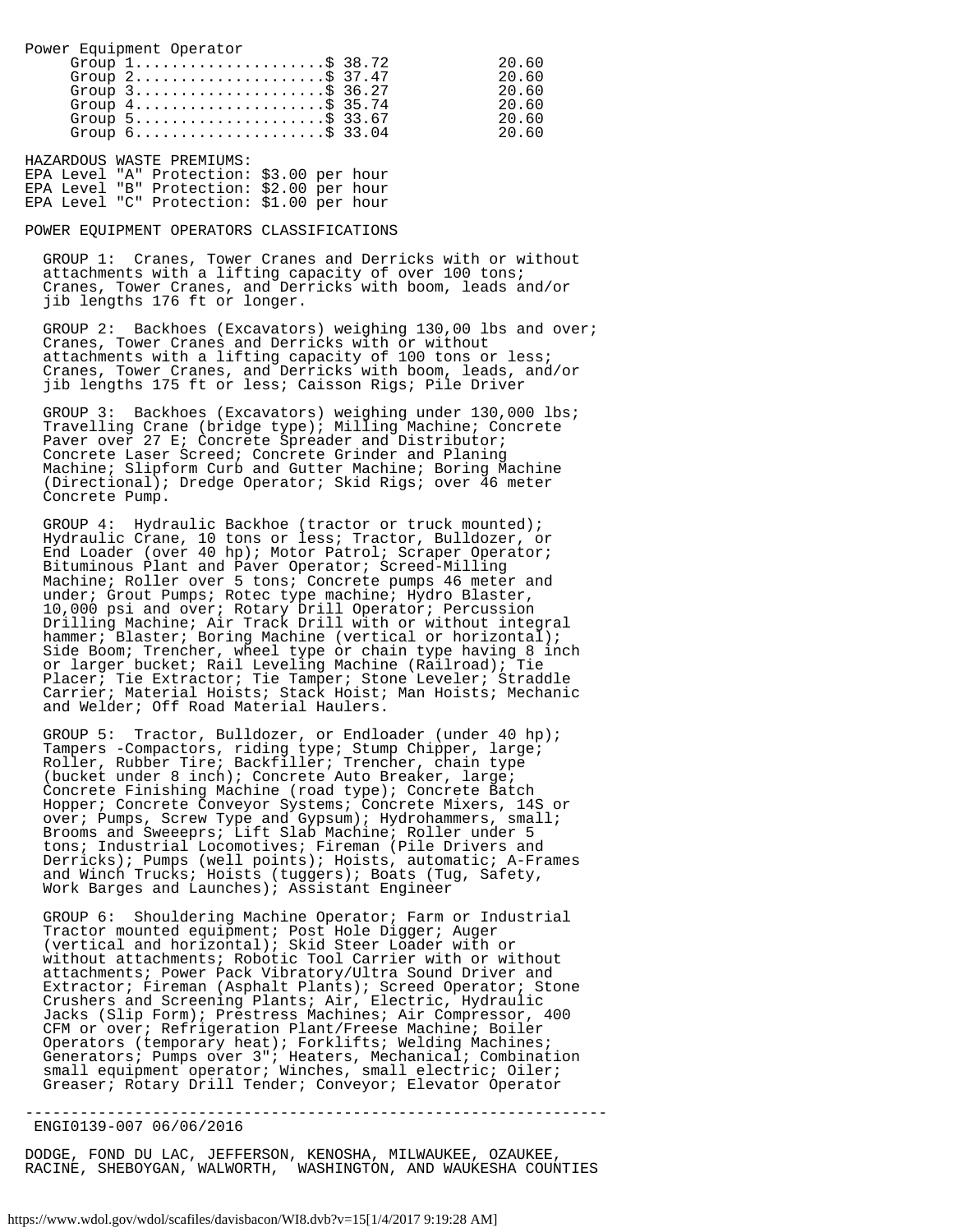|  | Power Equipment Operator |
|--|--------------------------|
|  |                          |

|  | Group $1, \ldots, \ldots, \ldots, \ldots, \$ 39.19                 | ን1 በ5  |
|--|--------------------------------------------------------------------|--------|
|  | Group $2 \ldots \ldots \ldots \ldots \ldots \ldots \text{S}$ 38.41 | 21 05  |
|  | Group $3$ \$ 37.46                                                 | 21 05  |
|  | Group $4 \ldots \ldots \ldots \ldots \ldots \ldots \text{S}$ 36.41 | 21 05  |
|  | Group $5 \ldots \ldots \ldots \ldots \ldots \ldots \text{S}$ 35.01 | 21 U.E |
|  |                                                                    |        |

HAZARDOUS WASTE PREMIUMS: EPA Level "A" Protection: \$3.00 per hour EPA Level "B" Protection: \$2.00 per hour EPA Level "C" Protection: \$1.00 per hour

## POWER EQUIPMENT OPERATORS CLASSIFICATIONS

 GROUP 1: Cranes, Tower Cranes, and Derricks with or without attachments, with a lifting capacity of over 100 tons; or Cranes, Tower Cranes, and Derricks with boom, leads, and/or jib lengths measuring 176 feet or longer; Backhoes (Excavators) 130,000 lbs and over; Caisson Rigs and Pile Drivers

 GROUP 2: Cranes, Tower Cranes and Derricks with or without attachments with a lifting capacity of 100 tons or under; or Cranes, Tower Cranes, and Derricks with boom, lead, and\or jib lengths measuring 175 feet or under; Backhoes (Excavators) under 130,000 lbs; Skid Rigs; Dredge Operator: Traveling Crane (Bridge type); Concrete Paver over 27 E; Concrete Spreader and Distributor; Concrete Pumps and Boring Machines (directional)

 GROUP 3: Material Hoists; Stack Hoists; Tractor or Truck mounted Hydraulic Backhoe; Tractor or Truck Mounted Hydraulic Crane, 5 tons or under; Manhoist; Tractor over 40 hp; Bulldozer over 40 hp; Endloader over 40 hp; Forklift, 25 ft and over; Motor Patrol; Scraper Operator; Sideboom; Straddle Carrier; Mechanic and Welder; Bituminous Plant and Paver Operator; Roller over 5 tons; Percussion Drill Operator; Rotary Drill Operator; Blaster; Air Track Drill; Trencher (wheel type or chain type having over 8 inch bucket); Elevator; Milling Machine and Boring Machine (horizontal or vertical); Backhoe Mounted Compactor

 GROUP 4: Backfiller; Concrete Auto Breaker (large); Concrete Finishing Machine (road type); Roller, Rubber Tire; Concrete Batch Hopper; Concrete Conveyor System; Concrete Mixers (14S or over); Screw type Pumps and Gypsum Pumps; Grout Pumps; Tractor, Bulldozer, End Loader, under 40 hp; Pumps (well points); Trencher (chain type 8 inch or smaller bucket; Industrial Locomotives; Roller under 5 tons; Fireman (Piledrivers and Derricks); Robotic Tool Carrier with or without attachments.

 GROUP 5: Hoists (Automatic); Forklift, 12 ft to 25 ft; Tamper-Compactors, riding type; A-Frame andWinch Trucks; Concrete Auto Breaker; Hydrohammer, small; Brooms and Sweepers; Hoist (Tuggers); Stump Chipper, large; Boats (Tug, Safety, Work Barges and Launch); Shouldering Machine Operator; Screed Operator; Farm or Industrial Tractor; Post Hole Digger; Stone Crushers and Screening Plants; Firemen (Asphalt Plants); Air Compressor (400 CFM or over); Augers (vertical and horizontal); Generators, 150 KW and over; Air, Electric Hydraulic Jacks (Slipform); Prestress Machines; Skid Steer Loader with or without attachments; Boiler operators (temporary heat); Forklift, 12 ft and under; Screed Operator Milling Machine; Refrigeration Plant/Freeze Machine; Power Pack Vibratory/Ultra Sound Driver and Extractor; Generators under 150 KW; Combination small equipment operator; Compressors under 400 CFM; Welding Machines; Heaters, Mechanical; Pumps; Winches, Small Electric; Oiler and Greaser; Conveyor; High pressure utility locating machine (daylighting machine).

---------------------------------------------------------------- IRON0008-002 06/01/2016

BROWN, CALUMET, DOOR, FOND DU LAC, KEWAUNEE, MANITOWOC, MARINETTE, OCONTO, OUTAGAMI, SHAWANO, SHEBOYGAN, AND WINNEBAGO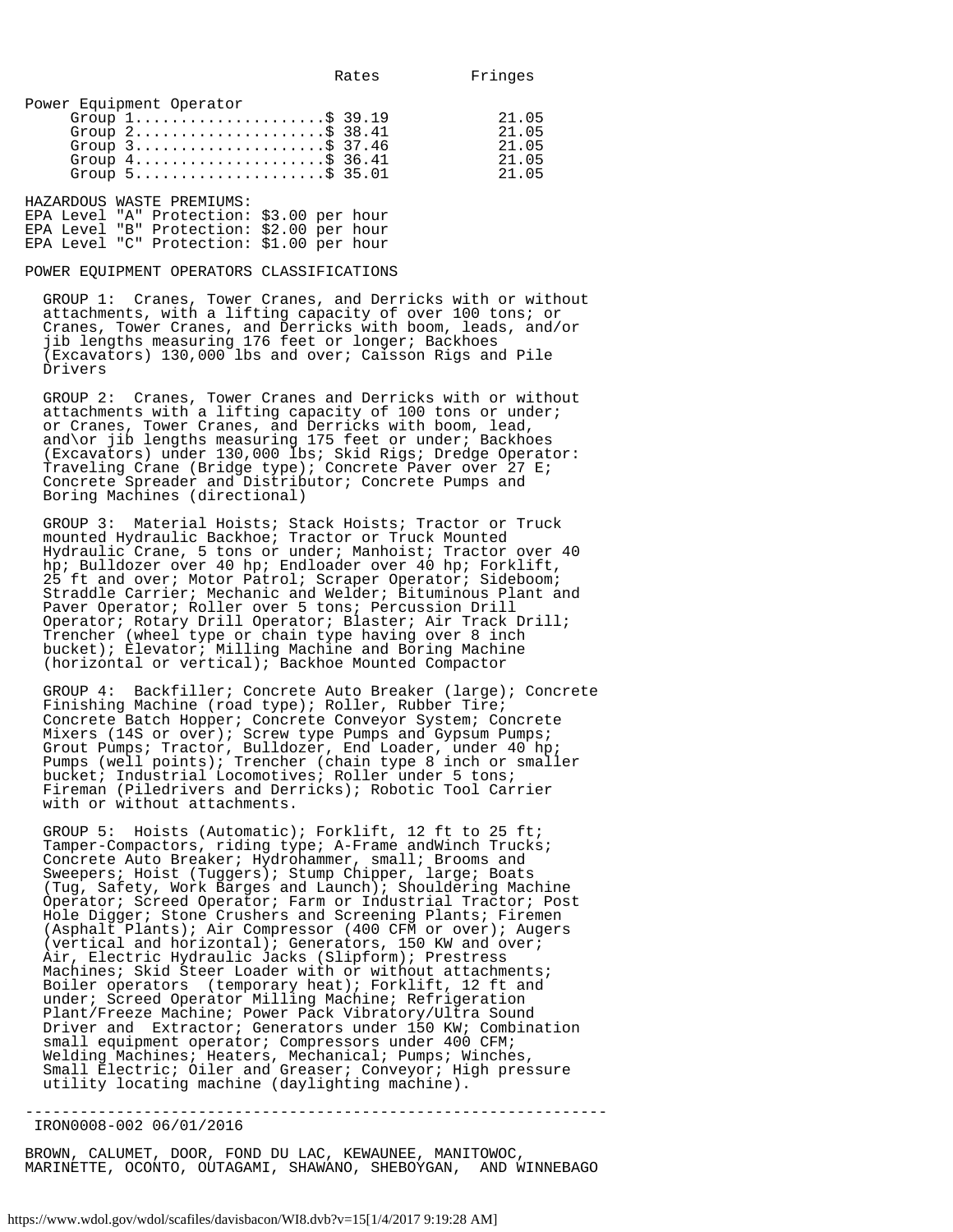COUNTIES:

|                                                                                                                                                                                                                                                                                                                                                         | Rates         | Fringes                          |  |
|---------------------------------------------------------------------------------------------------------------------------------------------------------------------------------------------------------------------------------------------------------------------------------------------------------------------------------------------------------|---------------|----------------------------------|--|
| $IRONWORKER$ \$ 30.86                                                                                                                                                                                                                                                                                                                                   |               | 25.42                            |  |
| Paid Holidays: New Year's Day, Memorial Day, July 4th, Labor<br>Day, Thanksgiving Day & Christmas Day.                                                                                                                                                                                                                                                  |               |                                  |  |
| IRON0008-003 06/01/2016                                                                                                                                                                                                                                                                                                                                 |               |                                  |  |
| KENOSHA, MILWAUKEE, OZAUKEE, RACINE, WALWORTH (N.E. 2/3),<br>WASHINGTON, AND WAUKESHA COUNTIES                                                                                                                                                                                                                                                          |               |                                  |  |
|                                                                                                                                                                                                                                                                                                                                                         | Rates         | Fringes                          |  |
| IRONWORKER\$ 33.15                                                                                                                                                                                                                                                                                                                                      |               | 25.42                            |  |
| Paid Holidays: New Year's Day, Memorial Day, July 4th, Labor<br>Day, Thanksgiving Day & Christmas Day.                                                                                                                                                                                                                                                  |               |                                  |  |
| IRON0383-001 06/01/2015                                                                                                                                                                                                                                                                                                                                 |               |                                  |  |
| ADAMS, COLUMBIA, CRAWFORD, DANE, DODGE, FLORENCE, FOREST,<br>GRANT, GREENE, (Excluding S.E. tip), GREEN LAKE, IOWA,<br>JEFFERSON, JUNEAU, LA CROSSE, LAFAYETTE, LANGLADE, MARATHON,<br>MARQUETTE, MENOMINEE, MONROE, PORTAGE, RICHLAND, ROCK (Northern<br>area, vicinity of Edgerton and Milton), SAUK, VERNON, WAUPACA,<br>WAUSHARA, AND WOOD COUNTIES |               |                                  |  |
|                                                                                                                                                                                                                                                                                                                                                         | Rates Fringes |                                  |  |
| IRONWORKER\$ 32.85                                                                                                                                                                                                                                                                                                                                      |               | 21.84                            |  |
| IRON0498-005 06/01/2008                                                                                                                                                                                                                                                                                                                                 |               |                                  |  |
| GREEN (S.E. 1/3), ROCK (South of Edgerton and Milton), and<br>WALWORTH (S.W. 1/3) COUNTIES:                                                                                                                                                                                                                                                             |               |                                  |  |
|                                                                                                                                                                                                                                                                                                                                                         | Rates         | Fringes                          |  |
| $IRONWORKER.$ \$ 34.34                                                                                                                                                                                                                                                                                                                                  |               | 25.72                            |  |
| IRON0512-008 05/01/2015                                                                                                                                                                                                                                                                                                                                 |               |                                  |  |
| BARRON, BUFFALO, CHIPPEWA, CLARK, DUNN, EAU CLAIRE, JACKSON,<br>PEPIN, PIERCE, POLK, RUSK, ST CROIX, TAYLOR, AND TREMPEALEAU<br>COUNTIES                                                                                                                                                                                                                |               |                                  |  |
|                                                                                                                                                                                                                                                                                                                                                         | Rates         | Fringes                          |  |
| $IRONWORKER$ \$ 35.50                                                                                                                                                                                                                                                                                                                                   |               | 23.45                            |  |
| IRON0512-021 05/01/2015                                                                                                                                                                                                                                                                                                                                 |               |                                  |  |
| ASHLAND, BAYFIELD, BURNETT, DOUGLAS, IRON, LINCOLN, ONEIDA,<br>PRICE, SAWYER, VILAS AND WASHBURN COUNTIES                                                                                                                                                                                                                                               |               |                                  |  |
|                                                                                                                                                                                                                                                                                                                                                         | Rates         | Fringes                          |  |
| $IRONWORKER$ \$ 31.04                                                                                                                                                                                                                                                                                                                                   | $4$ 23.       | 23.45                            |  |
| _______________________________<br>LAB00113-004 06/01/2016                                                                                                                                                                                                                                                                                              |               |                                  |  |
| MILWAUKEE, OZAUKEE, WASHINGTON, AND WAUKESHA COUNTIES                                                                                                                                                                                                                                                                                                   |               |                                  |  |
|                                                                                                                                                                                                                                                                                                                                                         | Rates         | Fringes                          |  |
| Laborers: (Open Cut)<br>Group 1\$ 14.76<br>Group 2\$ 17.03<br>Group $3$ \$ 20.57<br>Group $4 \ldots \ldots \ldots \ldots \ldots \ldots$ \$ 29.94                                                                                                                                                                                                        |               | 19.24<br>19.24<br>19.24<br>19.24 |  |

https://www.wdol.gov/wdol/scafiles/davisbacon/WI8.dvb?v=15[1/4/2017 9:19:28 AM]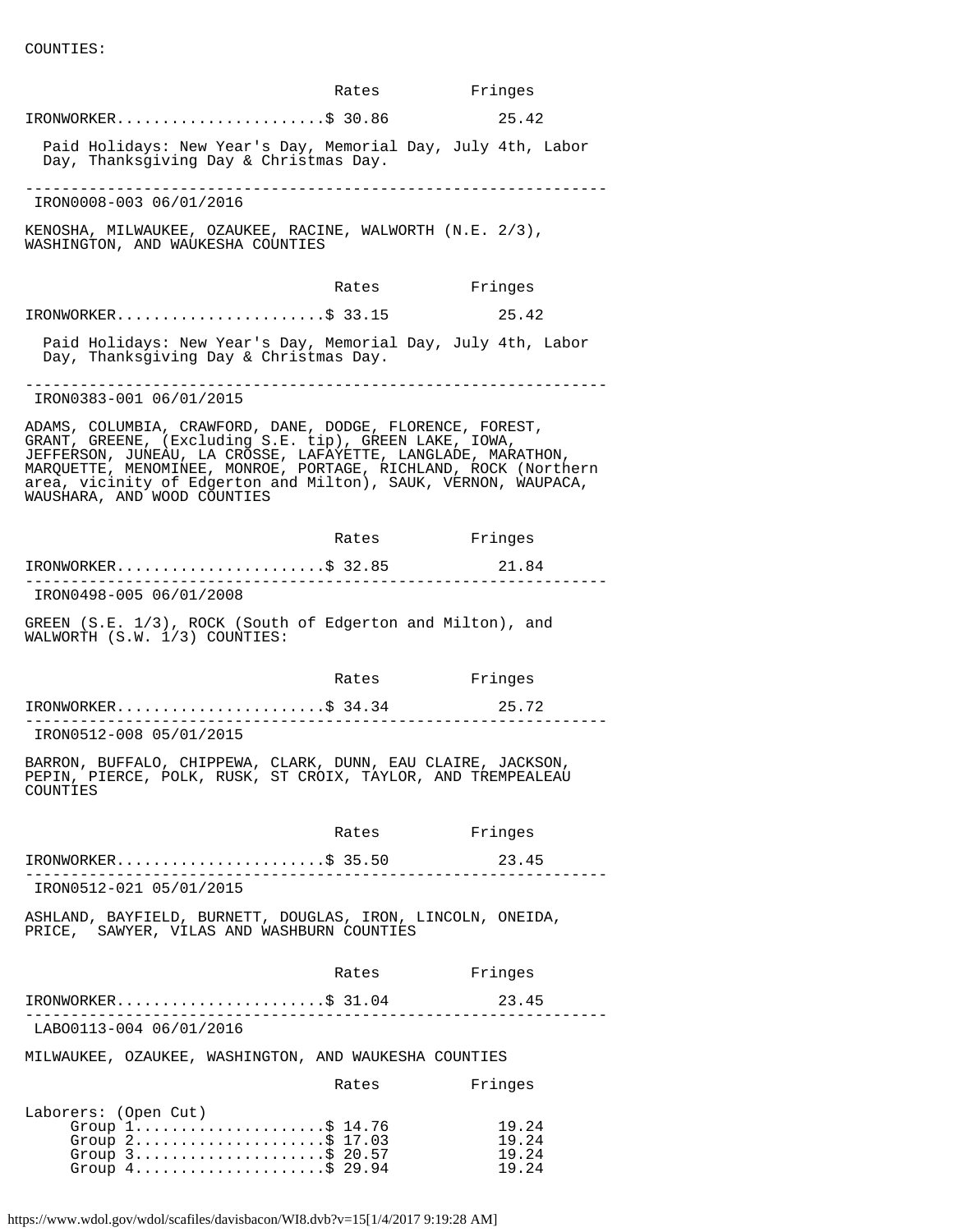| Group $5 \ldots \ldots \ldots \ldots \ldots \ldots$ \$ 30.08<br>19.24<br>Group $6 \ldots \ldots \ldots \ldots \ldots \ldots$ \$ 30.14<br>Group $7 \ldots \ldots \ldots \ldots \ldots \ldots \text{ } \$2.35$<br>Group $8 \ldots \ldots \ldots \ldots \ldots \ldots$ \$ 35.17<br>Group $9$ \$ 35.81 | 19.24<br>19.24<br>19.24<br>19.24 |
|----------------------------------------------------------------------------------------------------------------------------------------------------------------------------------------------------------------------------------------------------------------------------------------------------|----------------------------------|
| LABORERS CLASSIFICATIONS [OPEN CUT]                                                                                                                                                                                                                                                                |                                  |
| GROUP 1: Yard Laborer                                                                                                                                                                                                                                                                              |                                  |
| GROUP 2: Landscaper                                                                                                                                                                                                                                                                                |                                  |
| GROUP 3: Flaq Person                                                                                                                                                                                                                                                                               |                                  |
| GROUP 4: Paving Laborer                                                                                                                                                                                                                                                                            |                                  |
| GROUP 5: General Laborer on Surface; Top Man                                                                                                                                                                                                                                                       |                                  |
| GROUP 6: Mud Mixer                                                                                                                                                                                                                                                                                 |                                  |
| GROUP 7: Mucker; Form Stripper; Bottom Digger and Misc;<br>Bottom Man and Welder on Surface                                                                                                                                                                                                        |                                  |
|                                                                                                                                                                                                                                                                                                    |                                  |

 GROUP 8: Concrete Manhole Builder; Caisson Worker; Miner; Pipe Layer; Rock Driller and Joint Man; Timber Man and Concrete Brusher; Bracer in Trench Behind Machine & Tight Sheeting; Concrete Formsetter and Shoveler; Jackhammer Operator

GROUP 9: Blaster

----------------------------------------------------------------

LABO0113-005 06/01/2016

SEWER, TUNNEL & UNDERGROUND

KENOSHA AND RACINE COUNTIES

|           |                                                                    | Rates | Fringes |
|-----------|--------------------------------------------------------------------|-------|---------|
|           |                                                                    |       |         |
| Laborers: |                                                                    |       |         |
|           | Group $1, \ldots, \ldots, \ldots, \ldots, \$ 21.43                 |       | 19.24   |
|           | Group $2 \ldots \ldots \ldots \ldots \ldots \ldots \text{S}$ 27.36 |       | 19.24   |
|           | Group $3$                                                          |       | 19.24   |
|           | Group $4 \ldots \ldots \ldots \ldots \ldots \ldots \text{S}$ 31.69 |       | 19.24   |

 TUNNEL WORK UNDER COMPRESSED AIR: 0-15 lbs add \$1.00, 15-30 lbs add \$2.00, over 30 lbs add \$3.00

LABORERS CLASSIFICATIONS

GROUP 1: Flagperson

 GROUP 2: Top Man, General Laborer, Wellpoint Installation, Wire Mesh and Reinforcement, Concrete Worker, Form Stripper, Strike-off Work

 GROUP 3: Machine and Equipment Operator, Sheeting, Form Setting, Patch Finisher, Bottom Man, Joint Sawer, Gunnite Man, Manhole Builder, Welder-Torchman, Blaster, Caulker, Bracer, Bull Float, Conduit Worker, Mucker and Car Pusher, Raker and Luteman, Hydraulic Jacking of Shields, Shield Drivers, Mining Machine, Lock Tenders, Mucking Machine Operator, Motor Men & Gauge Tenders and operation of incidental Mechanical Equipment and all Power Driven Tools

GROUP 4: Pipelayer, Miner and Laser Operator

----------------------------------------------------------------

LABO0113-008 06/01/2016

MILWAUKEE, OZAUKEE, WASHINGTON & WAUKESHA COUNTIES

| Laborers: (Tunnel-Free Air)<br>Group $1, \ldots, \ldots, \ldots, \ldots, \$$ 20.57<br>Group $2$ \$ 30.08 |                                                                     | Rates | Fringes                          |
|----------------------------------------------------------------------------------------------------------|---------------------------------------------------------------------|-------|----------------------------------|
| Group $4 \ldots \ldots \ldots \ldots \ldots \ldots \text{S}$ 32.35                                       | Group $3 \ldots \ldots \ldots \ldots \ldots \ldots \text{ $30.14$}$ |       | 19.24<br>19.24<br>19.24<br>19.24 |

https://www.wdol.gov/wdol/scafiles/davisbacon/WI8.dvb?v=15[1/4/2017 9:19:28 AM]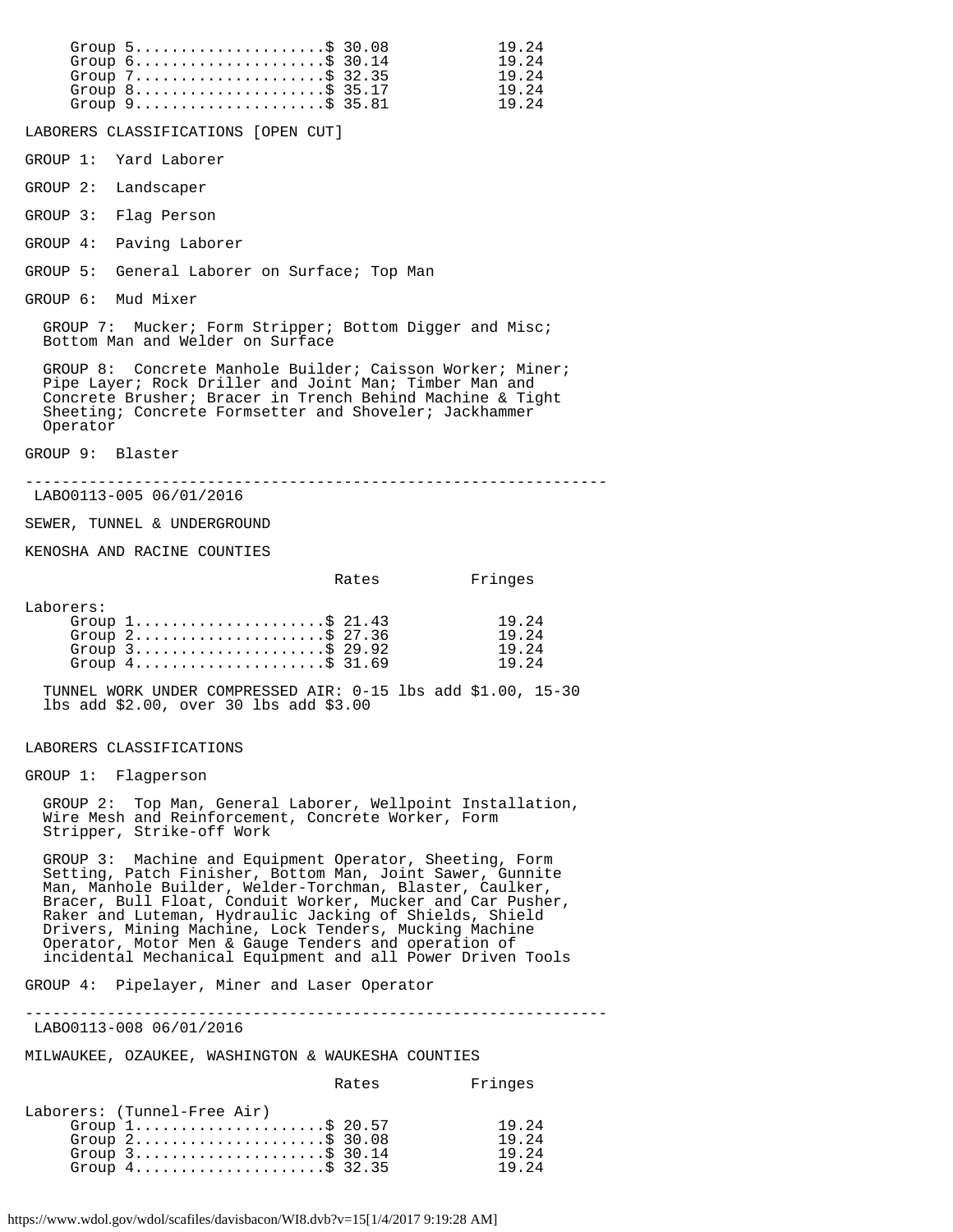Group 5...........................\$ 32.49 19.24 Group 6...........................\$ 35.17 19.24 Group 7.......................\$ 35.81 19.24 LABORERS CLASSIFICATIONS [TUNNEL - FREE AIR]: GROUP 1: Flagperson GROUP 2: General Laborer on surface; Tower Man GROUP 3: Saw Man; Top Man GROUP 4: Form Stripper; Car Pusher GROUP 5: Mucker; Dinkey; Welder (rate on surface) GROUP 6: Concrete Manhole Builder; Mucking Machine; Miner; Mining Machine; Welder; Rock Driller; Concrete Buster; Jack Hammer Operator; Caisson Worker; Pipelayer and Joint Man; Bracerman GROUP 7: Blaster ---------------------------------------------------------------- \* LABO0113-009 06/01/2016 MILWAUKEE, OZAUKEE, WASHINGTON & WAUKESHA COUNTIES Rates Fringes Laborers: (Tunnel - \*COMPRESSED AIR 0 - 15 lbs.) Group 1.........................\$ 20.57 19.25<br>Group 2.........................\$ 30.08 19.25 Group 2.........................\$ 30.08 19.25 Group 3...........................\$ 32.89 19.25 Group 4..........................\$ 33.69 19.25 Group 5...........................\$ 33.81 19.25 Group 6...........................\$ 36.51 19.25 Group 7.....................\$ 37.13 19.25 LABORERS CLASSIFICATIONS [TUNNEL - COMPRESSED AIR]: \*Compressed Air 15 - 30 lbs add \$2.00 to all classifications \*Compressed Air over 30 lbs add \$3.00 to all classifcations GROUP 1: Flagperson GROUP 2: General Laborer on surface GROUP 3: Lock Tender on surface GROUP 4: Form Stripper; Car Pusher GROUP 5: Mucker; Dinkey GROUP 6: Mucking Machine; Miner; Mining Machine; Welder & Rock Driller; Lock Tender in tunnel; Concrete Buster; Jack Hammer Operator; Caisson Worker; Pielayer and Joint Man; Bracerman; Nozzle Man on Gunite; Timber Man; Concrete Brusher GROUP 7: Blaster NOTE: Hazardous & Toxic Waste Removal: add \$0.15 per hour. ---------------------------------------------------------------- LABO0140-005 06/06/2016 ADAMS, ASHLAND, BARRON, BROWN, BUFFALO, CALUMET, CHIPPEWA, CLARK, COLUMBIA, CRAWFORD, DODGE, DOOR, DUNN, EAU CLAIRE, FLORENCE,FOND DU LAC, FOREST, GRANT, GREEN, GREEN LAKE, IOWA, JACKSON, JEFFERSON, JUNEAU, LACROSSE, LAFAYETTE, LANGLADE, LINCOLN, MANITOWOC, MARATHON, MARINETTE, MARQUETTE, MENOMINEE, MONROE, OCONTO, ONEIDA, OUTAGAMIE, PEPIN, PIERCE, POLK, PORTAGE, PRICE, RICHLAND, ROCK, RUSK, ST CROIX, SAUK, SAWYER, SHAWANO, SHEBOYGAN, TAYLOR, TREMMPEALEAU, VERNON, VILAS, WALWWORTH, WASHBURN, WAUPACA, WAUSHARA, WINNEBAGO, AND WOOD COUNTIES

https://www.wdol.gov/wdol/scafiles/davisbacon/WI8.dvb?v=15[1/4/2017 9:19:28 AM]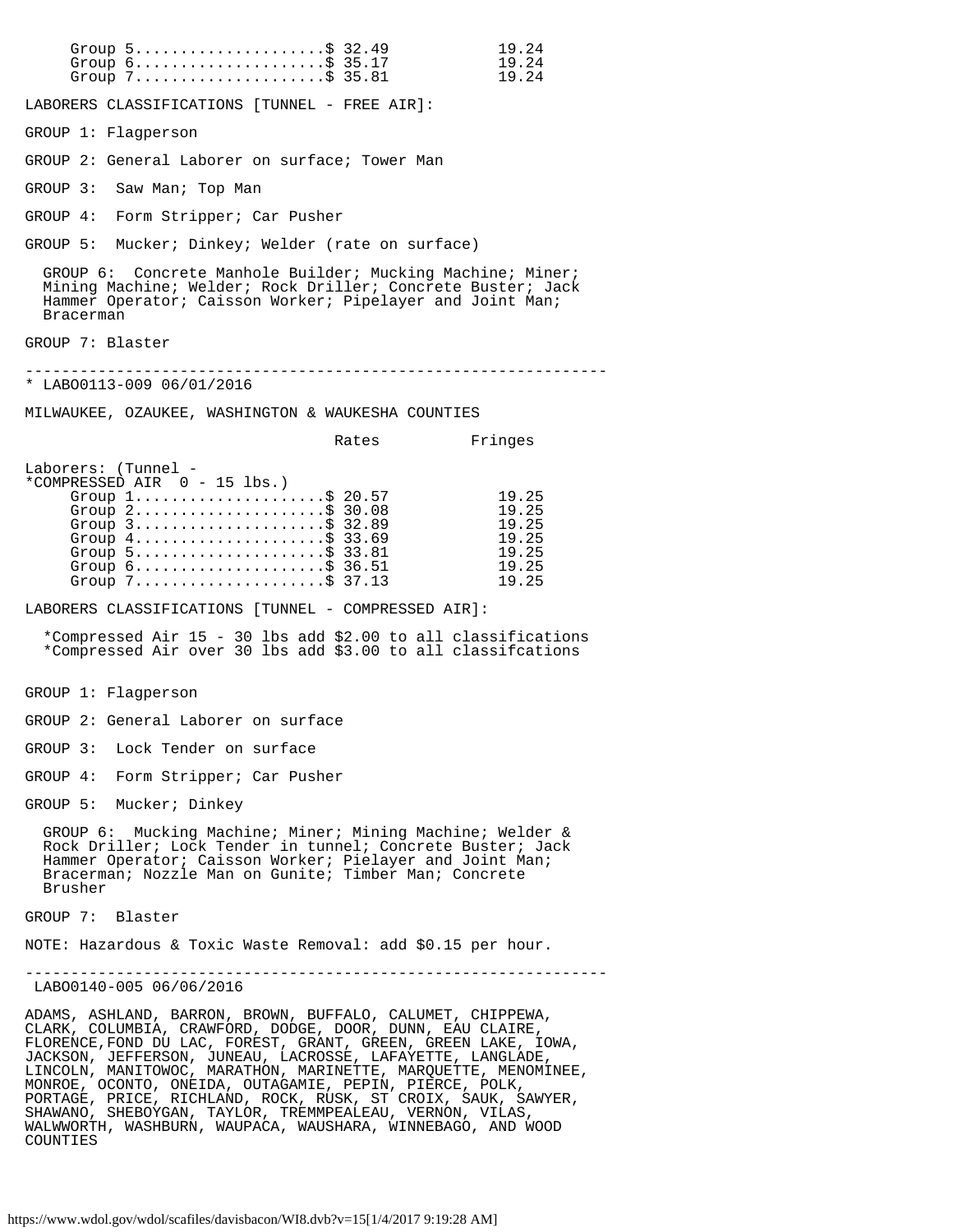| LABORER (SEWER & WATER)                                            |       |
|--------------------------------------------------------------------|-------|
| Group $1, \ldots, \ldots, \ldots, \ldots, \$ 25.33                 | 16.55 |
| Group $2 \ldots \ldots \ldots \ldots \ldots \ldots \text{S}$ 27.18 | 16.55 |
| Group $3$                                                          | 16.55 |
| Group $4 \ldots \ldots \ldots \ldots \ldots \ldots \text{S}$ 28.13 | 1655  |
|                                                                    |       |

 FOR ALL TUNNEL WORK UNDER COMPRESSED AIR: 0-15 lbs add \$1.00, 15-30 lbs add \$2.00, over 30 lbs add \$3.00

## $\overline{a}$ LABORER CLASSIFICATIONS:

GROUP 1: Flagperson

 GROUP 2: General Laborer, Wellpoint Installation; Form Stripper; Strike Off worker

 GROUP 3: Sheeting Formsetting; Patch Finisher; Bottom Man; Joint Sawer; Gunnite Man; Manhole Builder; Welder; Torchman; Blaster; Caulker Bracer; Bull Float; Mucker and Car Pusher; Raker and Luteman; Hydraulic jacking of shields, Shield Drivers; Mining Machine; Lock Tenders; Mucking Machine Operators; Motor Men and Gauge Tenders; Power Tool Operators

GROUP 4: Pipelayer, Miner, and Laser Operator

----------------------------------------------------------------

LABO0464-002 06/06/2016

DANE AND DOUGLAS COUNTIES

|                                                                                                                                                                                                         | Rates | Fringes                          |
|---------------------------------------------------------------------------------------------------------------------------------------------------------------------------------------------------------|-------|----------------------------------|
| LABORER<br>Group $1, \ldots, \ldots, \ldots, \ldots, \$ 25.23<br>Group $2, \ldots, \ldots, \ldots, \ldots, \$$ 27.43<br>Group $3$<br>Group $4 \ldots \ldots \ldots \ldots \ldots \ldots \text{S}$ 28.38 |       | 16.55<br>16.55<br>16.55<br>16.55 |

FOR ALL TUNNEL WORK UNDER COMPRESSED AIR: 0 - 15 lbs add \$1.00, 15- 30 lbs add \$2.00, over 30 lbs add \$3.00

LABORERS CLASSIFICATIONS:

GROUP 1: Flagperson

 GROUP 2: General Laborer; Wellpoint Installation; Concrete Worker; Form Stripper; Strike Off worker

 GROUP 3: Sheeting Formsetting; Patch Finisher; Bottom Man; Joint Sawer; Gunnite Man; Manhole Builder; Welder; Torchman; Blaster; Caulker Bracer; Bull Float; Mucker and Car Pusher; Raker and Luteman; Hydraulic jacking of shields, Shield Dirvers; Mining Machine; Lock Tenders; Mucking Machine Operators; Motor Men and Gauge Tenders; Power Tool Operators

GROUP 4: Pipelayer, Miner, and Laser Operator

----------------------------------------------------------------

LABO1091-010 06/01/2016

BAYFIELD, BURNETT, IRON, SAWYER, AND WASHBURN COUNTIES

Rates Fringes

| Laborers: (SEWER & WATER)                                          |       |
|--------------------------------------------------------------------|-------|
| Group $1, \ldots, \ldots, \ldots, \ldots, \$$ 25.02                | 16.55 |
| Group $2 \ldots \ldots \ldots \ldots \ldots \ldots \text{S}$ 27.08 | 16.55 |
| Group $3$                                                          | 16.55 |
| Group $4 \ldots \ldots \ldots \ldots \ldots \ldots \text{S}$ 28.03 | 16.55 |

FOR ALL TUNNEL WORK UNDER COMPRESSED AIR: 0 - 15 lbs add \$1.00, 15-30 lbs add \$2.00, over 30 lbs add \$3.00

LABORERS CLASSIFICATIONS: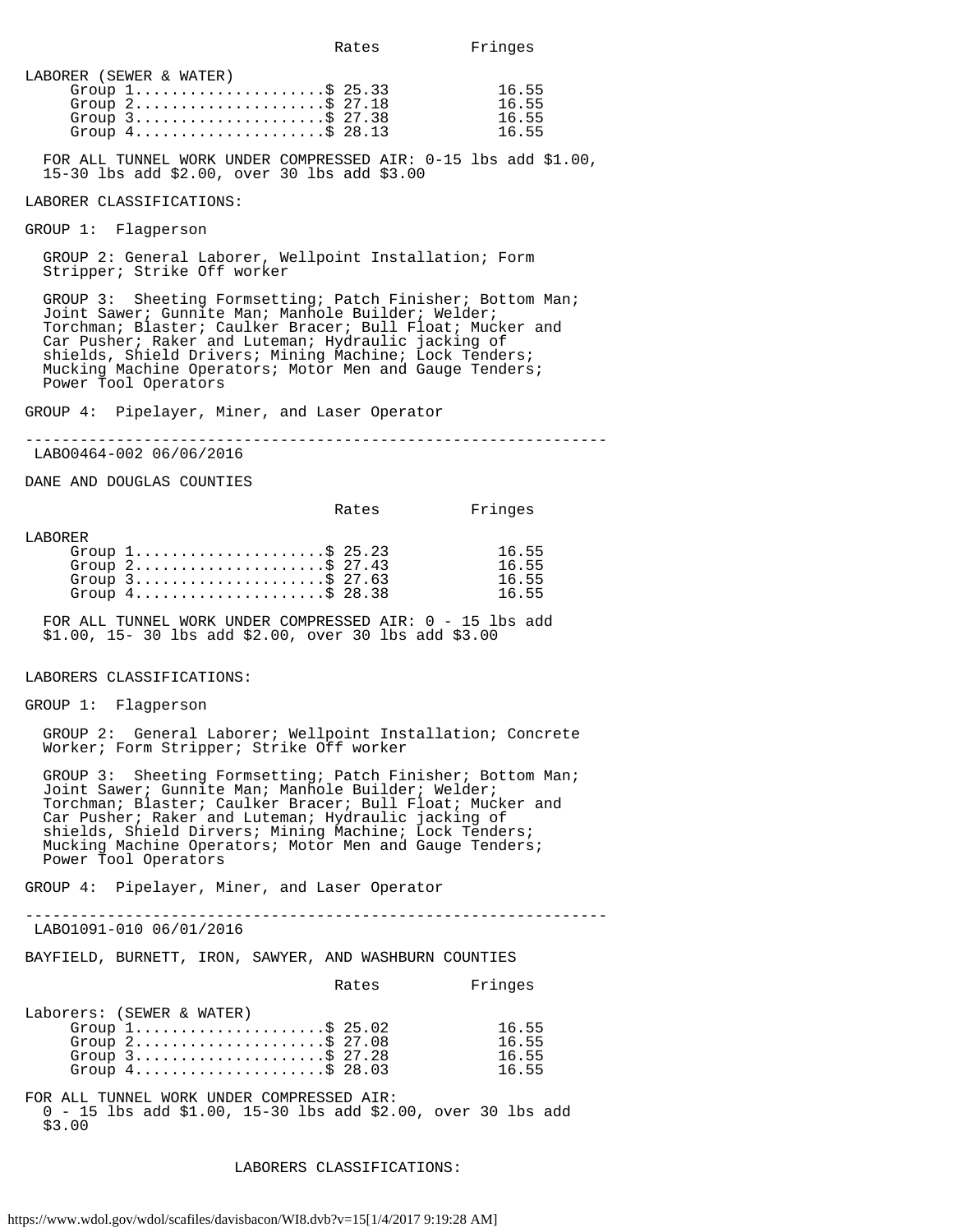### GROUP 1: Flagperson

 GROUP 2: Laborers, Wellpoint Installation; Form Stripper; Strike Off worker

 GROUP 3: Sheeting Formsetting; Patch Finisher; Bottom Man; Joint Sawer; Gunnite Man; Manhole Builder; Welder; Torchman; Blaster; Caulker Bracer; Bull Float; Mucker and Car Pusher; Raker and Luteman; Hydraulic jacking of shields, Shield Dirvers; Mining Machine; Lock Tenders; Mucking Machine Operators; Motor Men and Gauge Tenders; Power Tool Operators

GROUP 4: Pipelayer, Miner, and Laser Operator

----------------------------------------------------------------

PLAS0599-010 06/01/2016

|                                                                                                                                                  | Rates | Fringes                                            |
|--------------------------------------------------------------------------------------------------------------------------------------------------|-------|----------------------------------------------------|
| CEMENT MASON/CONCRETE FINISHER<br>Area 1\$ 39.46<br>Area 2 (BAC)\$ 35.07<br>Area 3\$ 35.61<br>Area 4\$ 34.70<br>Area 5\$ 36.27<br>Area 6\$ 32.02 |       | 17.17<br>19.75<br>19.40<br>20.51<br>18.73<br>22.99 |

AREA DESCRIPTIONS

 AREA 1: BAYFIELD, DOUGLAS, PRICE, SAWYER, AND WASHBURN COUNTIES

 AREA 2: ADAMS, ASHLAND, BARRON, BROWN, BURNETT, CALUMET, CHIPPEWA, CLARK, COLUMBIA, DODGE, DOOR, DUNN, FLORENCE, FOND DU LAC, FOREST, GREEN LAKE, IRON, JEFFERSON, KEWAUNEE, LANGLADE, LINCOLN, MANITOWOC, MARATHON, MARINETTE, MARQUETTE, MENOMINEE, OCONTO, ONEIDA, OUTAGAMIE, POLK, PORTAGE, RUSK, ST CROIX, SAUK, SHAWANO, SHEBOYGAN, TAYLOR, VILAS, WALWORTH, WAUPACA, WAUSHARA, WINNEBAGO, AND WOOD COUNTIES

 AREA 3: BUFFALO, CRAWFORD, EAU CLAIRE, JACKSON, JUNEAU, LA CROSSE MONROE, PEPIN, PIERCE, RICHLAND, TREMPEALEAU, AND VERNON COUNTIES

AREA 4: MILWAUKEE, OZAUKEE, WASHINGTON, AND WAUKESHA COUNTIES

 AREA 5: DANE, GRANT, GREEN, IOWA, LAFAYETTE, AND ROCK COUNTIES

AREA 6: KENOSHA AND RACINE COUNTIES

----------------------------------------------------------------

TEAM0039-001 06/01/2016

|                                                                                                       | Rates | Fringes |  |
|-------------------------------------------------------------------------------------------------------|-------|---------|--|
| TRUCK DRIVER<br>$1 \& 2 \text{ Axles} \& 26.63$<br>3 or more Axles; Euclids<br>Dumptor & Articulated, |       | 19.85   |  |
| Truck Mechanic\$ 26.78                                                                                |       | 19.85   |  |
| WELL DRILLER\$ 16.52                                                                                  |       | 3.70    |  |
| WELDERS - Receive rate prescribed for craft performing<br>operation to which welding is incidental.   |       |         |  |

================================================================

Unlisted classifications needed for work not included within the scope of the classifications listed may be added after award only as provided in the labor standards contract clauses (29CFR 5.5 (a) (1) (ii)).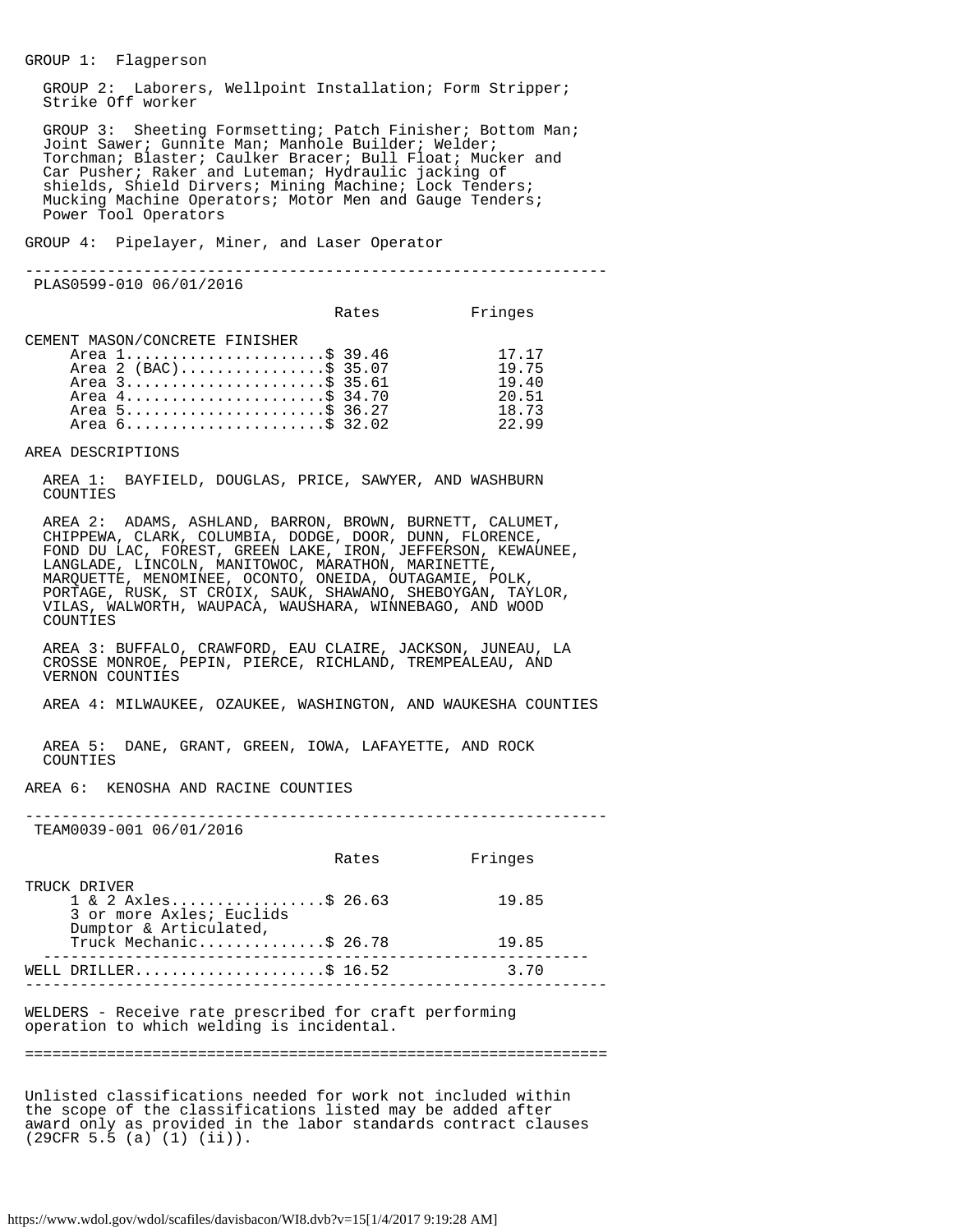----------------------------------------------------------------

The body of each wage determination lists the classification and wage rates that have been found to be prevailing for the cited type(s) of construction in the area covered by the wage determination. The classifications are listed in alphabetical order of "identifiers" that indicate whether the particular rate is a union rate (current union negotiated rate for local), a survey rate (weighted average rate) or a union average rate (weighted union average rate).

#### Union Rate Identifiers

A four letter classification abbreviation identifier enclosed in dotted lines beginning with characters other than "SU" or "UAVG" denotes that the union classification and rate were prevailing for that classification in the survey. Example: PLUM0198-005 07/01/2014. PLUM is an abbreviation identifier of the union which prevailed in the survey for this classification, which in this example would be Plumbers. 0198 indicates the local union number or district council number where applicable, i.e., Plumbers Local 0198. The next number, 005 in the example, is an internal number used in processing the wage determination. 07/01/2014 is the effective date of the most current negotiated rate, which in this example is July 1, 2014.

Union prevailing wage rates are updated to reflect all rate changes in the collective bargaining agreement (CBA) governing this classification and rate.

### Survey Rate Identifiers

Classifications listed under the "SU" identifier indicate that no one rate prevailed for this classification in the survey and the published rate is derived by computing a weighted average rate based on all the rates reported in the survey for that classification. As this weighted average rate includes all rates reported in the survey, it may include both union and non-union rates. Example: SULA2012-007 5/13/2014. SU indicates the rates are survey rates based on a weighted average calculation of rates and are not majority rates. LA indicates the State of Louisiana. 2012 is the year of survey on which these classifications and rates are based. The next number, 007 in the example, is an internal number used in producing the wage determination. 5/13/2014 indicates the survey completion date for the classifications and rates under that identifier.

Survey wage rates are not updated and remain in effect until a new survey is conducted.

# Union Average Rate Identifiers

Classification(s) listed under the UAVG identifier indicate that no single majority rate prevailed for those classifications; however, 100% of the data reported for the classifications was union data. EXAMPLE: UAVG-OH-0010 08/29/2014. UAVG indicates that the rate is a weighted union average rate. OH indicates the state. The next number, 0010 in the example, is an internal number used in producing the wage determination. 08/29/2014 indicates the survey completion date for the classifications and rates under that identifier.

A UAVG rate will be updated once a year, usually in January of each year, to reflect a weighted average of the current negotiated/CBA rate of the union locals from which the rate is based.

# ----------------------------------------------------------------

#### WAGE DETERMINATION APPEALS PROCESS

1.) Has there been an initial decision in the matter? This can be:

an existing published wage determination

a survey underlying a wage determination

a Wage and Hour Division letter setting forth a position on